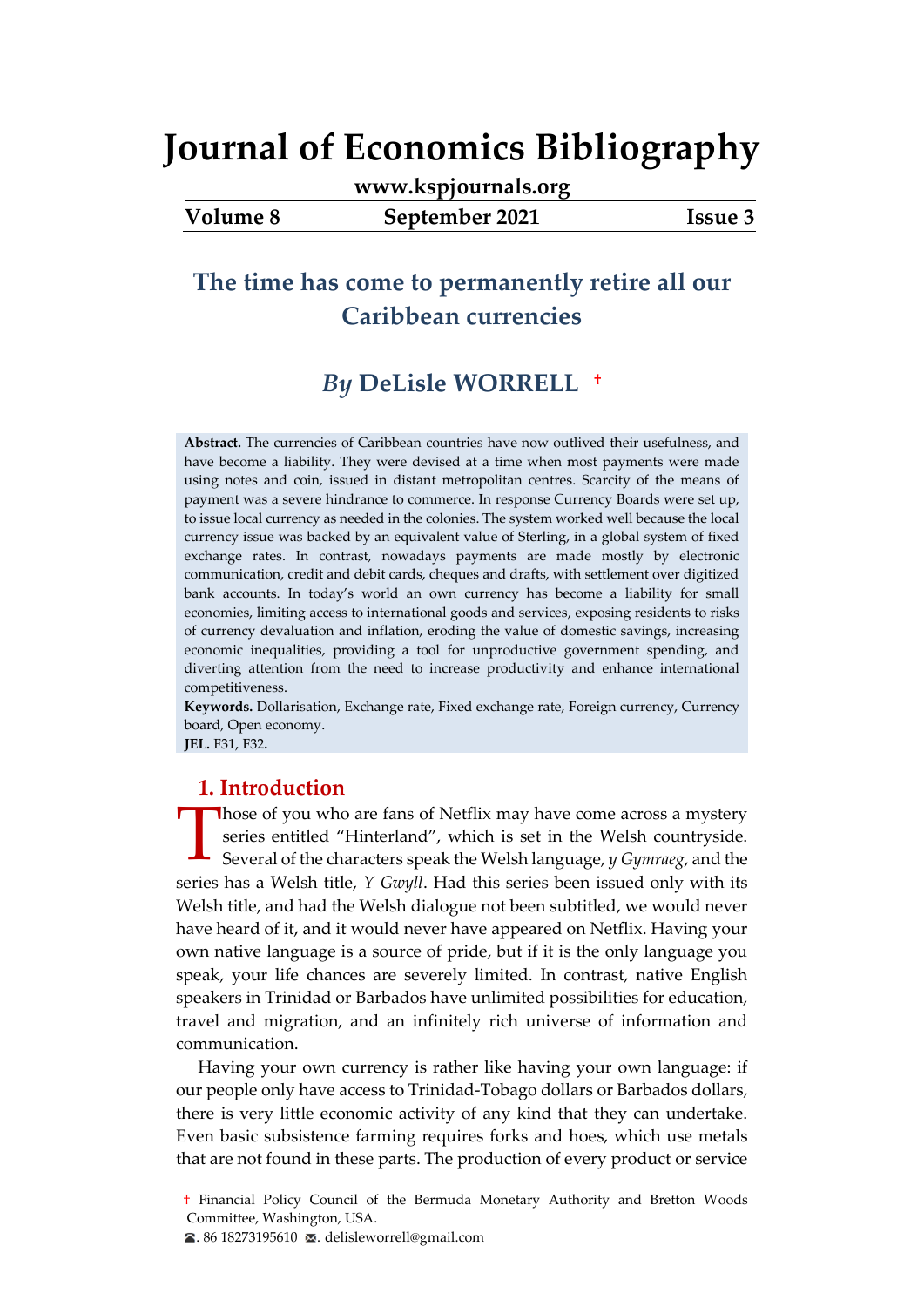in the local economy involves the use of fuels and other imported inputs, which must ultimately be sourced in foreign currency. In addition, the great majority of consumer goods are imported, and those which are not, are produced with the use of imported inputs. If all we have is local currency, we can neither produce nor consume. Small modern economies are fuelled by foreign exchange: they can sustain the quality of life for residents only by maintaining the inflow of foreign currency; and they grow the economy by increasing the amount of foreign currency they earn or borrow.

*Currencies served a crucial purpose when they were first introduced ...*

Why then do we have local currencies, if what matters for our wellbeing and increased prosperity is the US dollar, the euro or the renminbi yuan? To understand why we have local currencies, we need to go back in history, to a time when banking services were not widely available. Up until the 1960s in most Caribbean countries, all retail transactions and many wholesale transactions were settled with notes and coins. The means of payment were always scarce in those days, because our countries are so distant from the European capitals that issued the world's major currencies. Reports from the colonies of European nations in the Caribbean and elsewhere in the 17th, 18th and 19th centuries are replete with complaints about the shortage of the means of payment, and the stifling effects on commerce and industry (Armstrong, 2010). In the English Caribbean colonies, people were forced to resort to expedient measures: Spanish pesos were more readily available than English coins, but a single peso would frequently exceed the value of a prospective transaction. The custom arose of dividing the peso into eight equal segments. The "piece of eight" was in fact a Spanish peso that was valued at eight "bits".

The currency scarcity in the Caribbean was somewhat alleviated with the arrival of banking services in the 19th century (Bulmer-Thomas, 2012, pages 139, 271). Payments could now be made by means of a written instruction to a bank. The cheque instructs the bank to make a deduction from the buyer's monies that had previously been deposited with them, when the seller presents that instruction. It obviates the need for currency, for those with bank accounts.

But banks were few and far between, and most people did not have a bank account. They needed a secure payment instrument that could be used by anyone who did not have a bank deposit. In other words, a unit of currency. Currency notes were much cheaper to manufacture and transport than were coins, and, like cheques, they could be made in high denominations. A gold coin of equivalent value would be very much more expensive to store, transport and keep secure.

In the first half of the 20th century it became commonplace in countries of the British Empire to issue local currency notes and coins, with values fixed to Sterling (for the most part; the Bahamas and Bermuda were exceptions). These currencies were issued by special Government departments, termed Currency Boards. The Currency Board held an amount of Sterling with the Bank of England or with the British Crown Agents, and issued an equivalent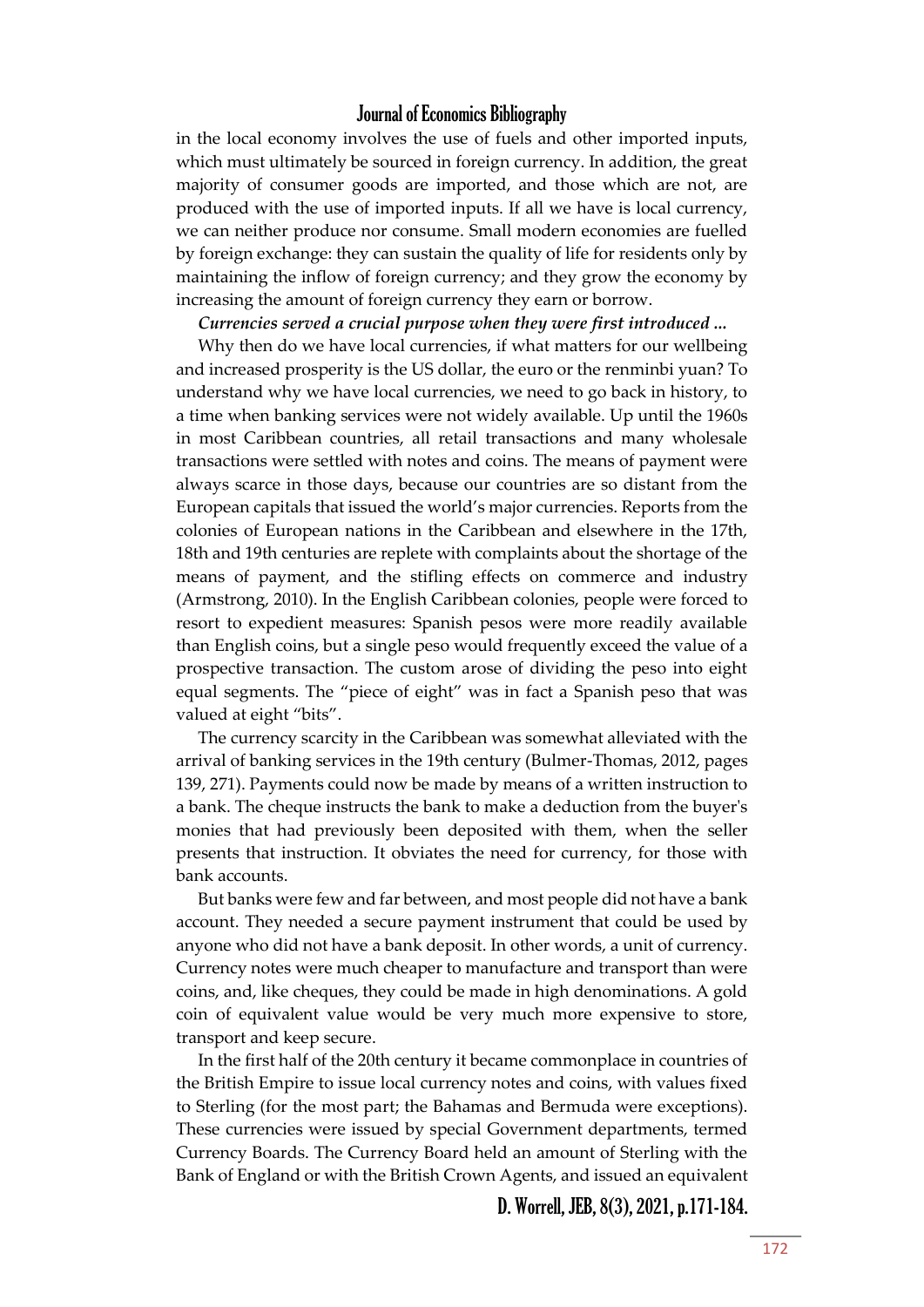amount of local currency. In this way the amount of the local currency issue could be more easily tailored to local needs. In the Caribbean there were Currency Boards covering the Lesser Antilles and British Guiana; Jamaica and the Caymans; the Bahamas; British Honduras (Belize) and Bermuda (IMF 1999a, 1999b).

Up until 1971, all currency values were fixed, and those values, including Sterling, were ultimately determined by the US dollar value of an ounce of gold. In such a system, local currencies played a vital role in providing a secure means of payment, one that had a known, dependable and unvarying value. Currency notes circulated widely in the population in the process of buying and selling, available to anyone who needed to make a payment of any kind. Apart from businesses and wealthy households, everyone used currency make payments.

In contrast, in today's world, few transactions of any consequence are settled with the use of notes and coins, and the issue of currency is typically a small proportion of the total money supply and transactions value in any modern economy. Most payments, however initiated, are settled electronically, and end with a computer record in the seller's bank that shows a deposit increase, and a computer record in the purchaser's bank that shows a deposit loss or credit increase, of equivalent value. That is so whether the means of payment is an instruction sent from a computer, a credit or debit card, a cheque or any other means of payment, other than an exchange of notes and coins.

Up until 1971 the values of all Caribbean currencies were known and unchanging. The international economy of the time operated on what was referred to as a *de facto* US dollar standard. The US dollar, whose value was set by the Federal Reserve at 35 dollars per troy ounce of gold, was already the most widely used international currency. All other currencies, including Sterling, were priced in terms of US dollars. The British West Indian dollar, which was the currency in use in the Lesser Antilles and British Guyana until 1965, was issued by a Currency Board with headquarters in Port-of-Spain, at an unvarying value of BWI\$4.80 to Sterling. Its value in US dollars was derived from the Sterling-US rate, which was changed only once in the post-1945 period, in 1967.

This system worked well, so long as currencies were anchored on a single universally used reference, the US dollar price of an ounce of gold. In this sense, the currency system resembled systems of weights and measures, such as kilometres or kilograms. However, the whole system of currency values fell apart when the US effectively moved off the Gold Standard at the time of the Smithsonian Agreement in December 1971 (Eichengreen, 2011). (The Agreement, between the G-10 nations, Belgium, Canada, France, Germany, Italy, Japan, the Netherlands, Sweden, the UK and the US, was for a change in the US dollar value of gold to 38 dollars, and there were several subsequent devaluations. In October 1976 reference to gold was removed from the definition of the dollar, long after it had ceased to be relevant.) For a time Caribbean currencies remained linked to Sterling, but most external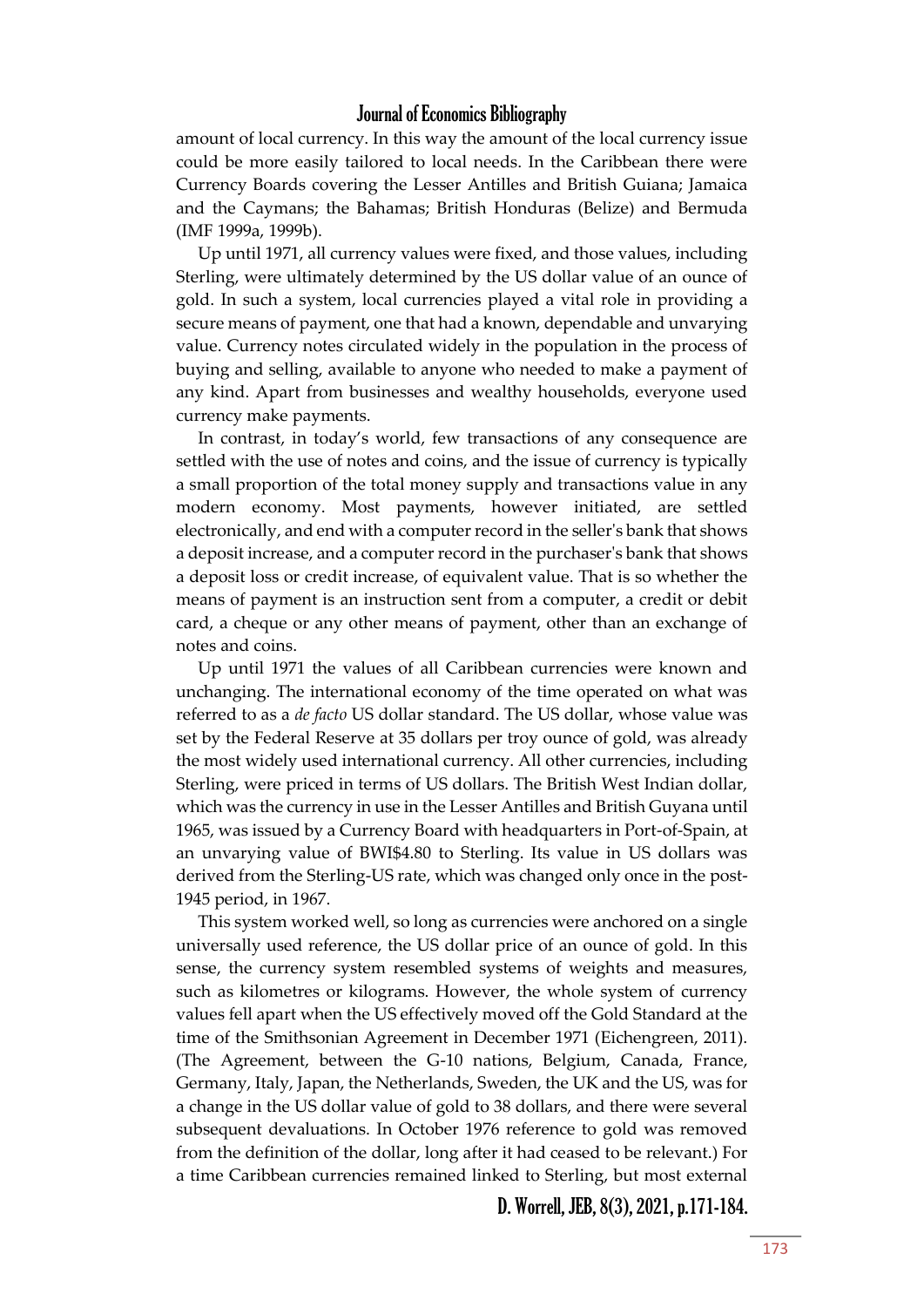transactions were in US dollars, particularly on the import side. This caused inflation locally every time Sterling depreciated against the US, and one by one the Caribbean currencies switched to a US dollar peg (Worrell, 1987, pages 64, 104, 126).

#### **...** *but domestic currencies are a nuisance in today's world*

The world of commerce and finance today bears no resemblance to the world for which Caribbean currencies were devised. Currency notes and coin, mostly of uncertain value in terms of purchasing power of the everyday goods and services we need to source abroad, are little used domestically. Mostly we use electronic transfers, cheques and credit cards. Since these are all computer records, it is immaterial how they are denominated, so long as both ends of every transaction match. There is no reason to link the denomination of the electronic transactions to the value of notes and coins. We continue to do electronic payments in local currency only because we have not thought deeply about the problem. We refer to notes, coins and bank deposits as "money", and we use that term as a synonym for "currency". The proverbial man from Mars would find that perplexing: currency and bank deposits both may be used for making payments, but they are clearly two very different ways of making payments. Bank deposits may be precisely defined electronically; their value may be derived precisely from instructions about how the electronic record is to be read. That record may be rendered either as an amount of Trinidad-Tobago dollars, or an amount of US dollars or a multiple of TT dollars. That multiple is currently about 6.8, I believe. I can see no reason why that multiple should ever change, or why we should bother to define the electronic record in anything other than US dollars.

Notes and coins are another matter altogether. Jamaican currency can only be used to settle transactions in Jamaica. If the payee is in the US, the holder of Jamaican dollars must seek a supplier of US dollars who is willing to sell, and pay whatever is the going price. With the demise of the US dollar standard, there is no certainty about how that price may fluctuate. Experience with currencies of small countries worldwide shows that they all lose value over the long term, in some cases drastically so. Because the notes and coins lose value, there is no reason deposits should decline in value equivalently. Deposits with banks are matched with an equal or greater value of credit on the asset side of the balance sheet. They may therefore be denominated in US dollars rather than local currency, so long as an equivalent amount of credit is simultaneously denominated in US dollars. Nothing changes.<sup>2</sup>

#### **2. The problems of having your own currency**

In the first place, there is little or nothing useful that you can do with an Eastern Caribbean dollar, in any community that does not have access to US

<sup>2</sup> Full dollarization for the Caribbean is not a new suggestion; it was first mooted for Jamaica in Hanke and Schuler (1995).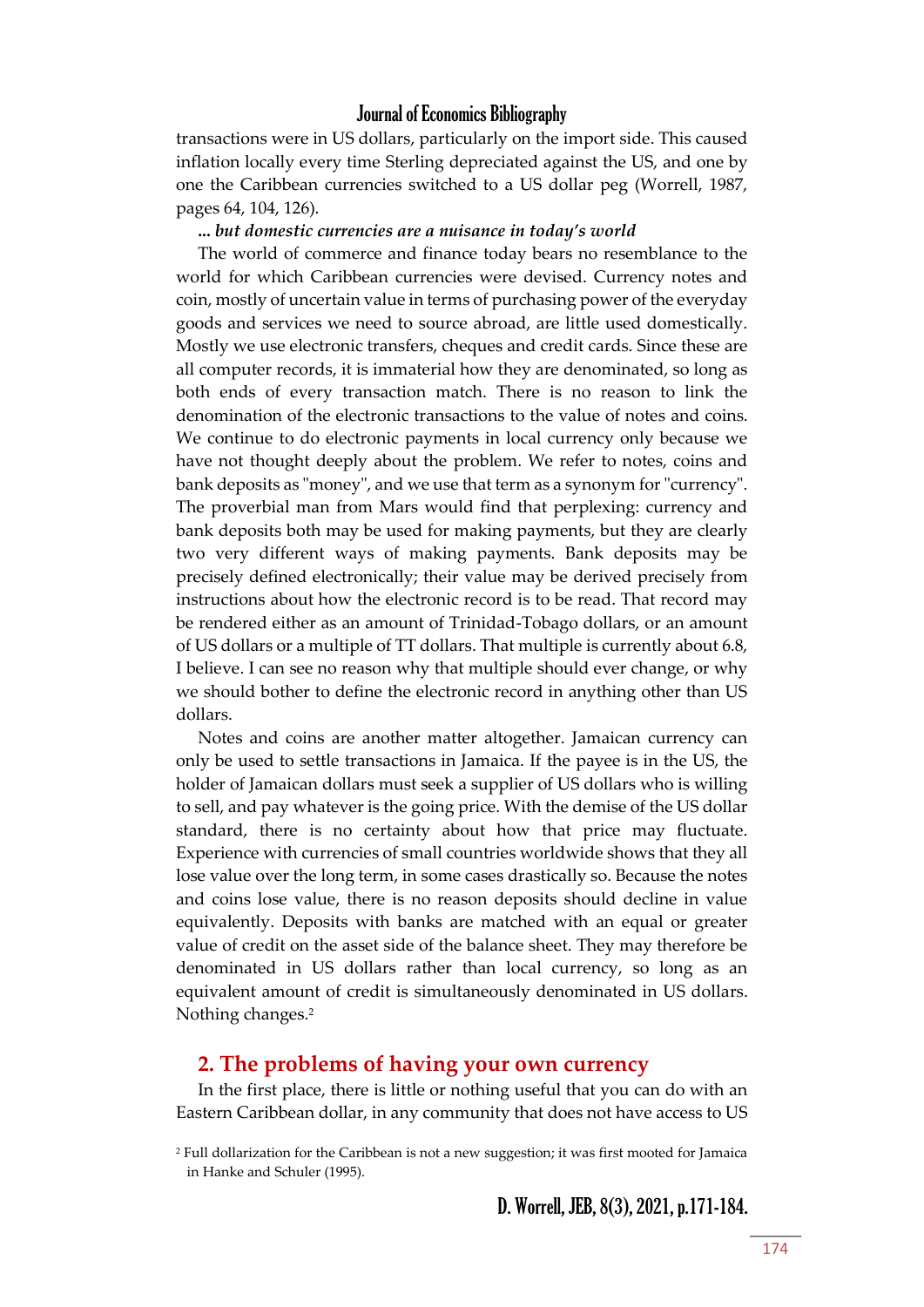dollars. You cannot find anything to buy, because there will be no imported goods of any kind, and also no local production, because there is nothing that is produced in the Eastern Caribbean that does not use some essential imported material or equipment. Equally, you will not be able to produce food for yourself, or make clothing or shelter, because there is no-one from whom you can purchase equipment and materials. Our economies prosper to the extent that there is an ample inflow of foreign currencies, which may be spent on the imports we consume and use in domestic production.

Companies and individuals who earn foreign currency are privileged, compared with those who are paid in local currency, in much the same way as Haitians who speak English are at an advantage, compared with those who only speak creole (*kreyol ayisyen*). Having your own currency gives a good feeling, but it actually makes second-class citizens of the less well-todo.

Secondly, your local currency is not a good choice for placing your savings, because its value may be depreciated, relative to the US dollar, at the time when those savings are needed. Guyanese and Jamaicans who retired in the 1980s and 1990s found that the value of their pensions had shrunk to the point where they were entirely dependent on the charity of their offspring for their livelihood. Even in Belize, the ECCU and Barbados, where there has been no devaluation, people prefer to save in US dollars if they can, just in case. Local currency deposits and securities are an inferior option, which will be chosen only if you have no US dollars.

Thirdly, local currencies are in danger of devaluation whenever government's operating expenses exceed tax revenues for several years running. In these circumstances government accumulates unproductive debt, debt that does not contribute to the provision of communications, roads, ports, or lasting upgrades of health, educational and social services. Because Government's borrowing does not contribute to additional knowledge and capacity to earn foreign exchange, it does not generate a stream of revenues to service the loans contracted by Government. The result: in addition to meeting current import needs, some portion of the available supply of future foreign exchange must be set aside to service the new Government debt. That means less foreign exchange for current imports, and pressure for devaluation of the currency.

In practice, having a local currency has facilitated wasteful government spending and reduced the incentives for the reorganisation and modernisation of the public sector, throughout the Caribbean. In the absence of a local currency, Government would be obliged to maintain credit worthiness in order to borrow in US dollars. That would be an incentive to raise public sector productivity and resist the more egregious forms of pointless job creation. With its own currency, Government can make a great show of passing legislation for central bank independence, while continuing with policies that undermine the value of the currency.

The threat of domestic currency depreciation brings challenges that inhibit the country's economic development prospects. It undermines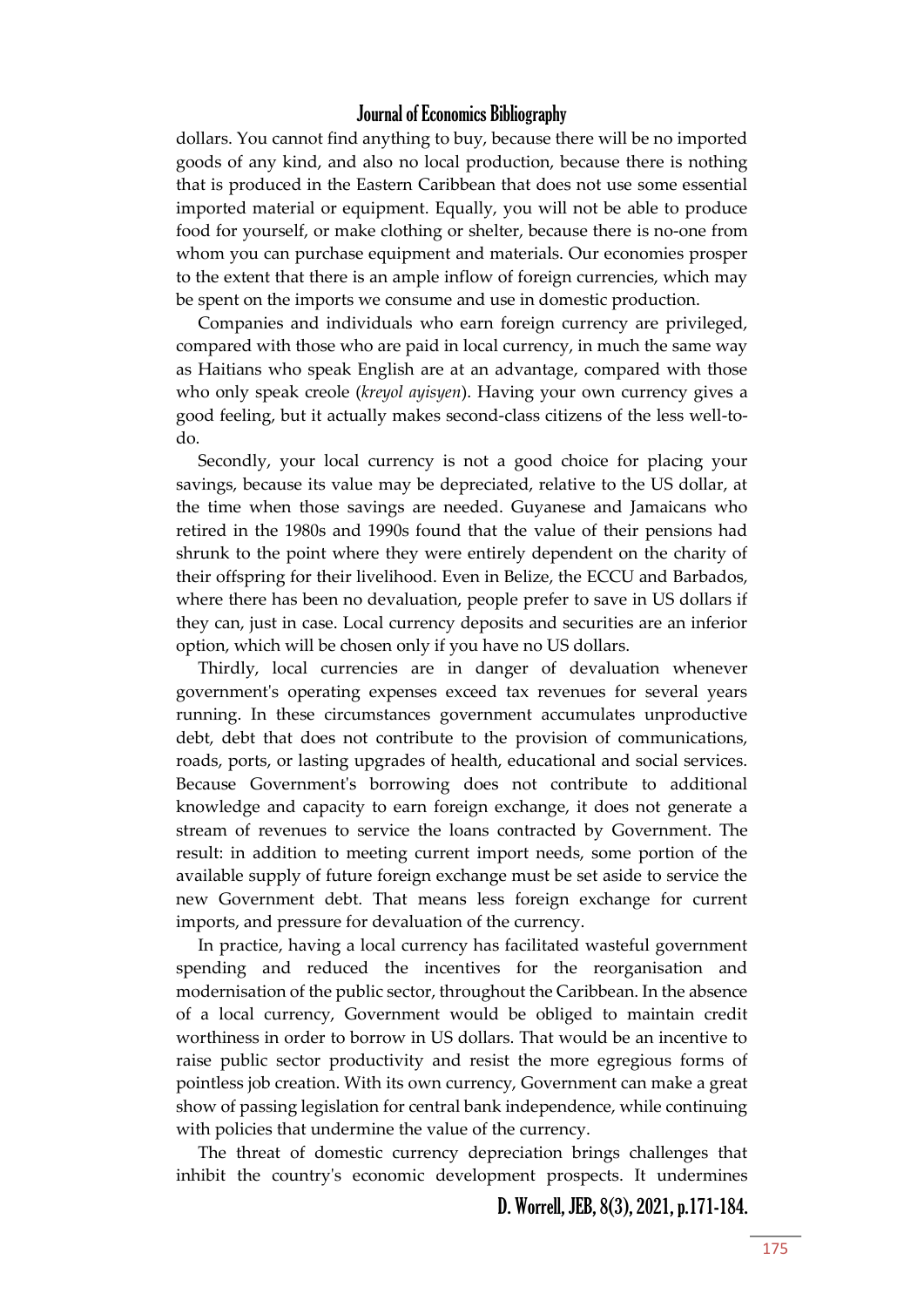investor confidence, because prospective investors know that devaluation will be inflationary, and will trigger increases in import costs and unease and possible unrest in the labour force. Investment projects are put on hold until the threat of devaluation recedes. The threat of devaluation also leads to capital flight, as businesses and wealthy individuals switch to US dollar balances, pay off US dollar trade credits and borrow in local currency wherever they can.

Depreciation of the domestic currency worsens the distribution of income. Wealthy households have access to US dollars through a variety of channels. They may own or manage international trading companies or financial institutions, they may have foreign clients, relatives or business associates, and they may have foreign sources of income. Their foreign income and income-earning assets protect them from the impact of currency depreciation. Public servants, persons employed in domestic activity and lower income earners are paid in local currency, and their avenues for converting to US dollars are limited. They cannot escape the inflation that comes with a devaluation of the local currency. Devaluation widens the gap between the haves, who can protect their income by switching to US dollars, and the have-nots, who are stuck with local currency which has lost some of its purchasing power.

#### **3. There are no benefits to having your own currency**

We are often told, by the IMF, journalists and commentators, that our countries may improve their competitiveness by devaluing the local currency.<sup>3</sup> Anyone who has taken a basic course in economics should know that that is erroneous. Small producers operate in competitive markets in which their contribution to the market is too small to make a difference to the ruling price in the market. At the ruling market price they may sell everything they produce, so why would they want to offer a lower price? In the case of tourism, minerals and other Caribbean products, prices are denominated in US dollars. What determines the return to the Caribbean producer is the quality of the product or service, a factor which is unaffected by the devaluation of the local currency. The argument that devaluation increases competitiveness is totally without merit, no matter how often it is repeated.

What is true is that devaluation reduces the wages of local workers, measured in US dollars. Hotels, restaurants and export activities become more profitable, at the expense of their workers. That does not seem to be a desirable outcome.

The IMF and mainstream media also regularly state that countries with their own currencies may limit the extent of domestic inflation, by raising domestic interest rates when prices rise beyond a target level. That is also clearly erroneous. The principal factors affecting domestic inflation are the

<sup>&</sup>lt;sup>3</sup> This opinion persists even when other influences on competitiveness are acknowledged; see Varela and Lovo, 2016.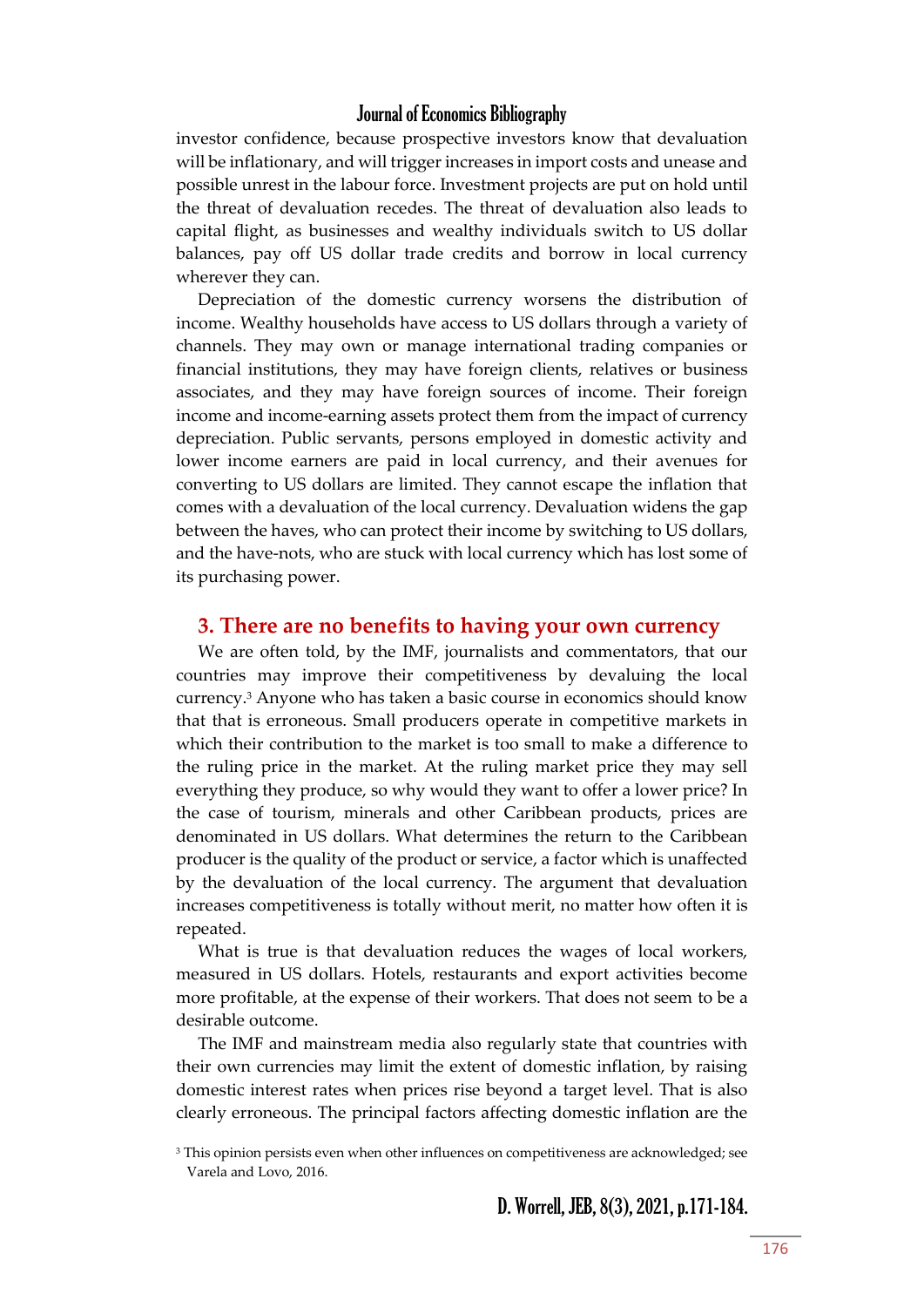prices of imports and the depreciation of the currency; domestic interest rates have no discernible effects on prices.

## *There are positive spinoffs of using the US dollar exclusively for local transactions*

Government's fiscal indiscipline cannot erode the value of people's savings if there is no possibility of creating domestic credit to fund Government's deficit. Government borrowing from the central bank would be limited to the amount of deposits placed with central bank by commercial banks, and would be used to smooth out government's cash flow. Government finances would become subject to the discipline of the market. Government would be obliged to maintain a good international credit rating, and it would need to present careful and complete public documentation for projects for which it seeks funding. Public accounting for borrowings, including guarantees of the borrowing of state corporations, would be demanded by potential creditors, because they would be aware of the limits to Government's ability to borrow from the central bank.

Fears of devaluation, shortages of foreign currency, exchange controls and the bureaucracy that surrounds them would be a thing of the past. The boost to investor confidence, the positive impact on the commercial environment and the improvement in the ease of doing business, would be notable.

Exclusive use of US dollars would alleviate a major headache for the Caribbean and small countries around the world, namely the wholesale loss of correspondent relationships with international banks which deal in US dollars. The loss of correspondent banking relationships has inhibited remittances, turned away potential investment in international financial centres, and inconvenienced individuals who spend extended periods in the region and need to do business in local currency.

#### *How to retire the local currency*

The local currencies could be entirely redeemed by central banks by purchasing and importing US currency notes and coin, using their existing foreign reserve balances. Central banks and monetary authorities in the Caribbean all have foreign reserves sufficient to purchase US notes and coins to replace the full issue of local currency at prevailing exchange rates (See Table 1).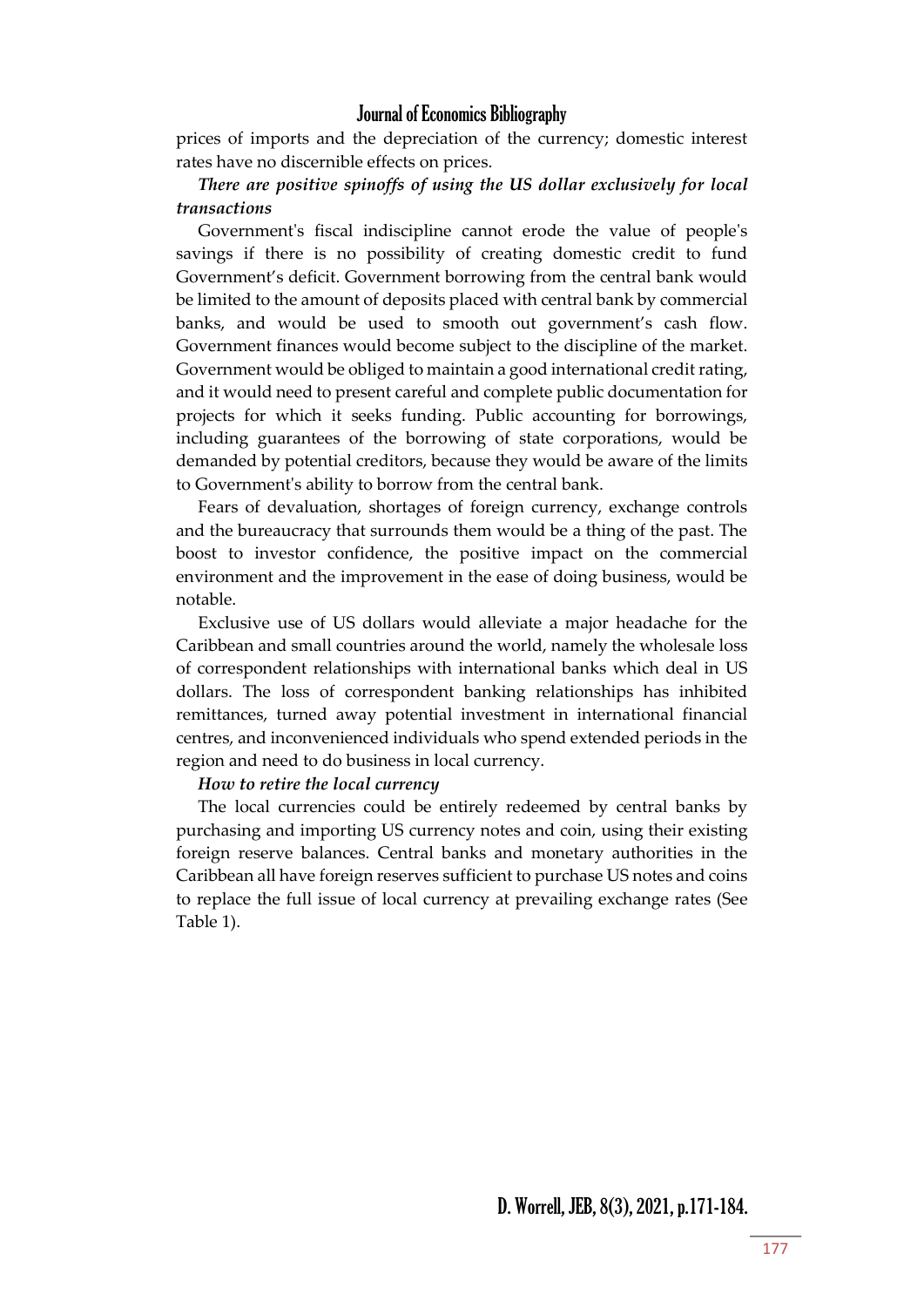Journal of Economics Bibliography

| Country             | Currency Issue | Foreign Reserves | Date            |
|---------------------|----------------|------------------|-----------------|
| Aruba, Fl.m         | 336            | 1636             | Dec 2018        |
| Bahamas, Bh\$m      | 304            | 1182             | Dec 2018        |
| Barbados, Bd\$m     | 732            | 991              | Dec 2018        |
| Belize, Bz\$m       | 376            | 575              | <b>Jan 2019</b> |
| Bermuda, Br\$       | 124            | 154              | Dec 2017        |
| Curacao, St M. Gm   | 458            | 3140             | Dec 2018        |
| DR, Pesos, b        | 123            | 367              | Dec 2018        |
| Guyana G\$b         | 106            | 112              | Dec 2018        |
| Haiti Gourdes, b    | 44             | 165              | June 2018       |
| Jamaica, J\$b       | 94             | 400              | Dec 2017        |
| Suriname            |                |                  |                 |
| T'dad-Tobago, TT\$b | 8              | 53               | Dec 2018        |

**Table 1.** *Currency Issue and Foreign Reserves, Local Currency*

**Sources:** Central bank websites

All deposits and other liabilities of the banking system are held in digital records, and are matched by an equal amount of credit and other assets, also held in digital form. All that would be required for these balances is to covert both sides of the balance sheet from local currency to the US dollar equivalent at the prevailing exchange rate.

## **4. Objections that may be offered to full dollarisation**

It is sometimes argued that in the absence of exchange controls the local economies would be denuded of investment or, conversely, overrun by foreign investment. In fact, investment is attracted to the Caribbean because of competitive advantages and the prospect of profitability; the existence of exchange controls slows down potential investment inflows, and their removal would eliminate this obstacle. Some also argue that there would be danger of environmentally damaging or other inappropriate investment, or massive investments that may transform the landscape in socially undesirable ways. These dangers should be managed by planning, environmental and other legislation and regulation.

There is an objection raised that the US Federal Reserve would not approve of the domestic use of US dollars. The issue of Federal Reserve approval does not arise because the Caribbean central banks would have no authority to *issue* US currency. Caribbean central banks would continue to buy and sell US dollars from the Fed as they do now, as the local demand for currency varies. The Fed would continue to manage such US dollar assets as central banks might deposit with them from time to time. No change in the current arrangements is necessary.

The IMF frowns on the use of US dollars as the national currency. This would be a problem for countries such as Barbados which has a current IMF programme; the Barbadian Government would need to convince the Fund's Board of Directors of the merits of full dollarisation.

A problem would arise if the central bank lacks sufficient foreign currency to cover the outstanding currency with the banks and the public. In this case commercial banks might be willing to use their own foreign assets to retire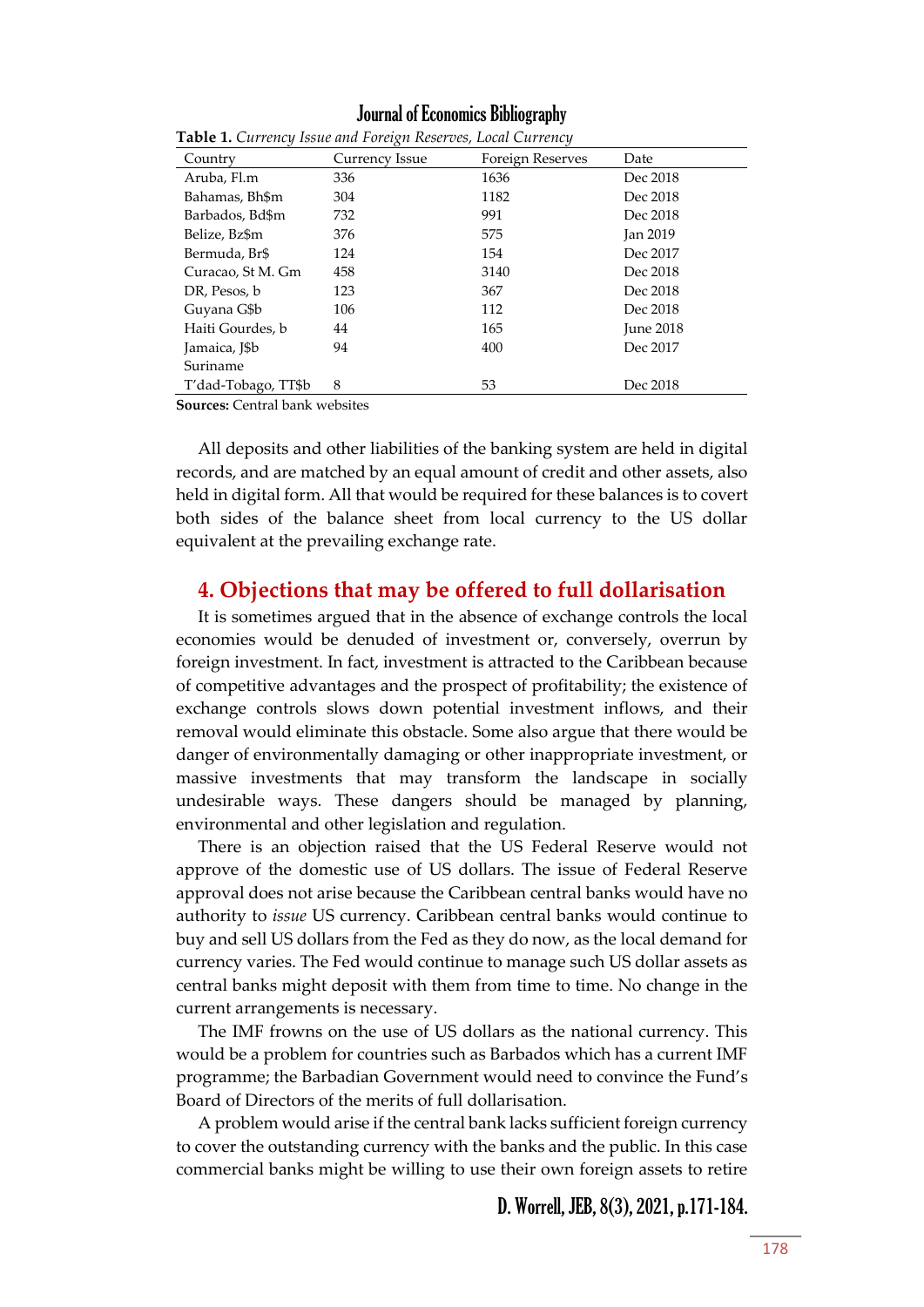their holdings of local currency. However, at the moment no Caribbean central bank is in this situation.

#### *Dollarisation and national sovereignty*

Retiring local currency is seen by uniformed observers as a surrender of economic sovereignty.<sup>4</sup> In fact, exactly the opposite is true: exclusive use of the US dollar enhances the range of choice open to the country and its residents, in all international commerce, because such transactions are conducted in US dollars or in currencies that are convertible to US dollars. In contrast, with Barbados dollars you cannot buy or sell anything in nearby St Lucia, much less in the rest of the world. In a world where payments and settlement are digitized, with no need for notes and coin, there is no limit on the commercial and financial sovereignty of holders of the US dollar.

It follows that the use of an independent local currency limits a country's sovereignty, because it limits the ability to engage in international commerce. The GDP of Barbados in 2018 was about US\$5 billion, but the country had access to less than US\$3 billion of international goods and services, because that was the total availability of US dollars and other foreign exchange from exports, tourism and other services, and foreign financial inflows. Once the economy is fully converted to US dollars and the local currency fully retired, the entire US\$5 billion may be used to obtain the best value for money, in transactions anywhere in the world.

It is evident from Panamanian experience in the wake of the release of the "Panama Papers" that full dollarization does not safeguard a country against the risks in international commerce, including the reputational risks. Arguably, however, full dollarization mitigates the effects of adverse circumstances, and strengthens to country's resilience in the face of such events. Had Panama boasted its own currency, the release of the Panama Papers would undoubtedly have led to capital flight, major currency depreciation and a big jump in domestic inflation, all with long-term damage to economic growth prospects and economic stability. In the event, the economic damage was limited to the international financial services sector and services such as real estate which depended on that sector.

#### *Experiences with full dollarisation*

The Latin American and Caribbean region offers three examples of full dollarization: Panama, which has always used US dollars as local currency; Ecuador, which abandoned the local currency in 2000; and El Salvador, which replaced local currency gradually, starting in 2002. Their growth and inflation performance since 1990, relative to the regional average, is shown in Figures 1 and 2.

<sup>4</sup> In private correspondence Hilbourne Watson explains that the notion that sovereignty empowers a country is the result of confusion about states, power and sovereignty: "This notion derives from reading international law in a linear way that fosters the impression that to be sovereign necessarily implies substantive equality, even though international law does not produce equality among states."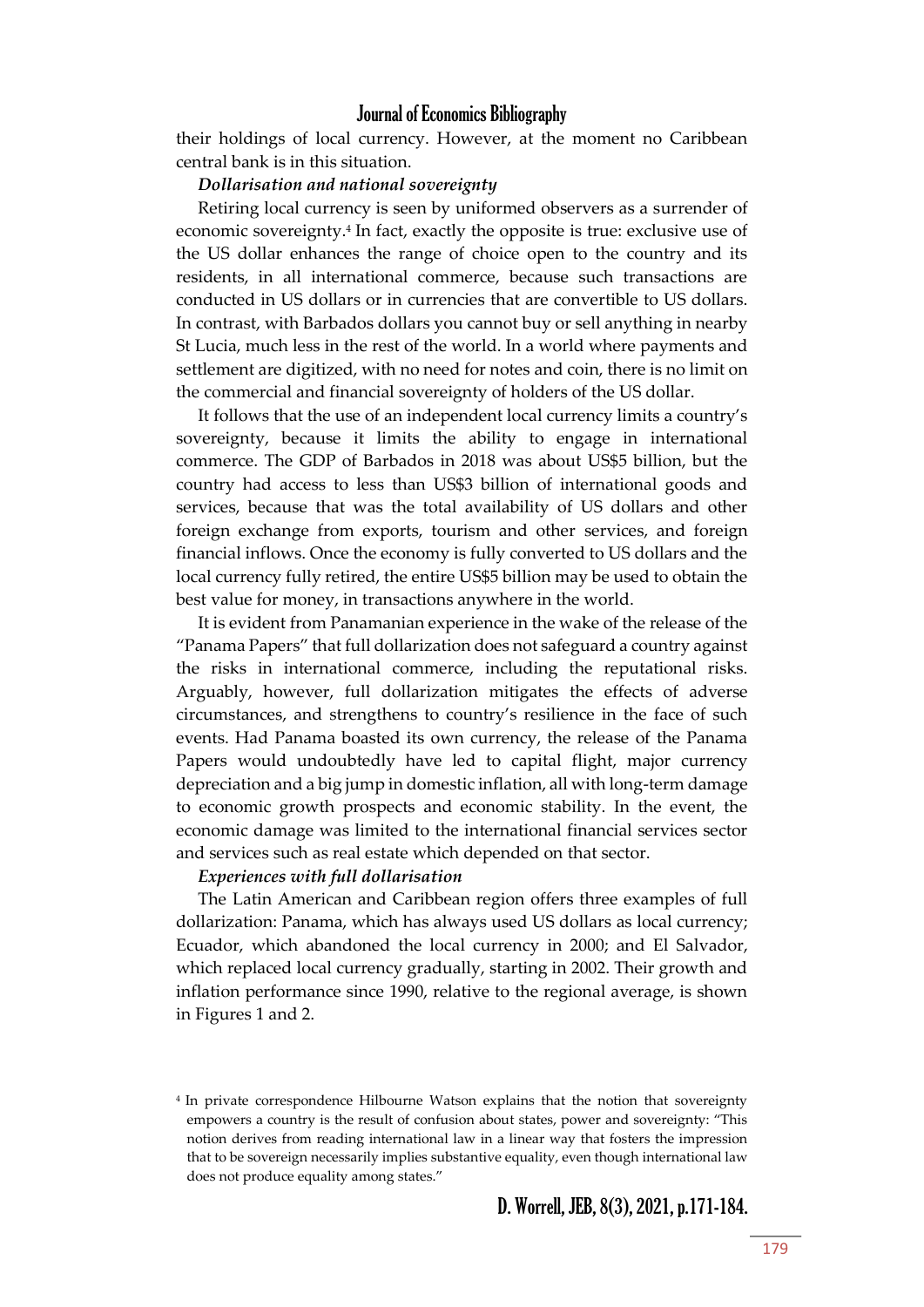

**Source:** *ECLAC Annual Statistical Report 2017*

In Figure 1 we see that Panama's growth has significantly outrun that of Latin America and the Caribbean since 1990. At the end of 2016, Panama's annual GDP was over four times as large as it was in 1990, compared with the regional average, which was less than double. Panama's GDP rose faster that the regional average consistently over the past three decades. Ecuador and El Salvador also outperformed the regional average, but less spectacularly. In the case of Ecuador, in the earlier years when it still retained its own currency, growth was no better than average, but the growth rate accelerated past the regional average after full dollarization. In 2016 Ecuador's GDP was 222 percent of the 1990 figure, compared with the regional average of 173 percent. The relative growth of Salvadorean GDP shows no noticeable change during the period of full dollarization. The economy fell into recession five years later, but by 2016 it was slightly ahead of the regional average, at 190 percent of 1990 GDP.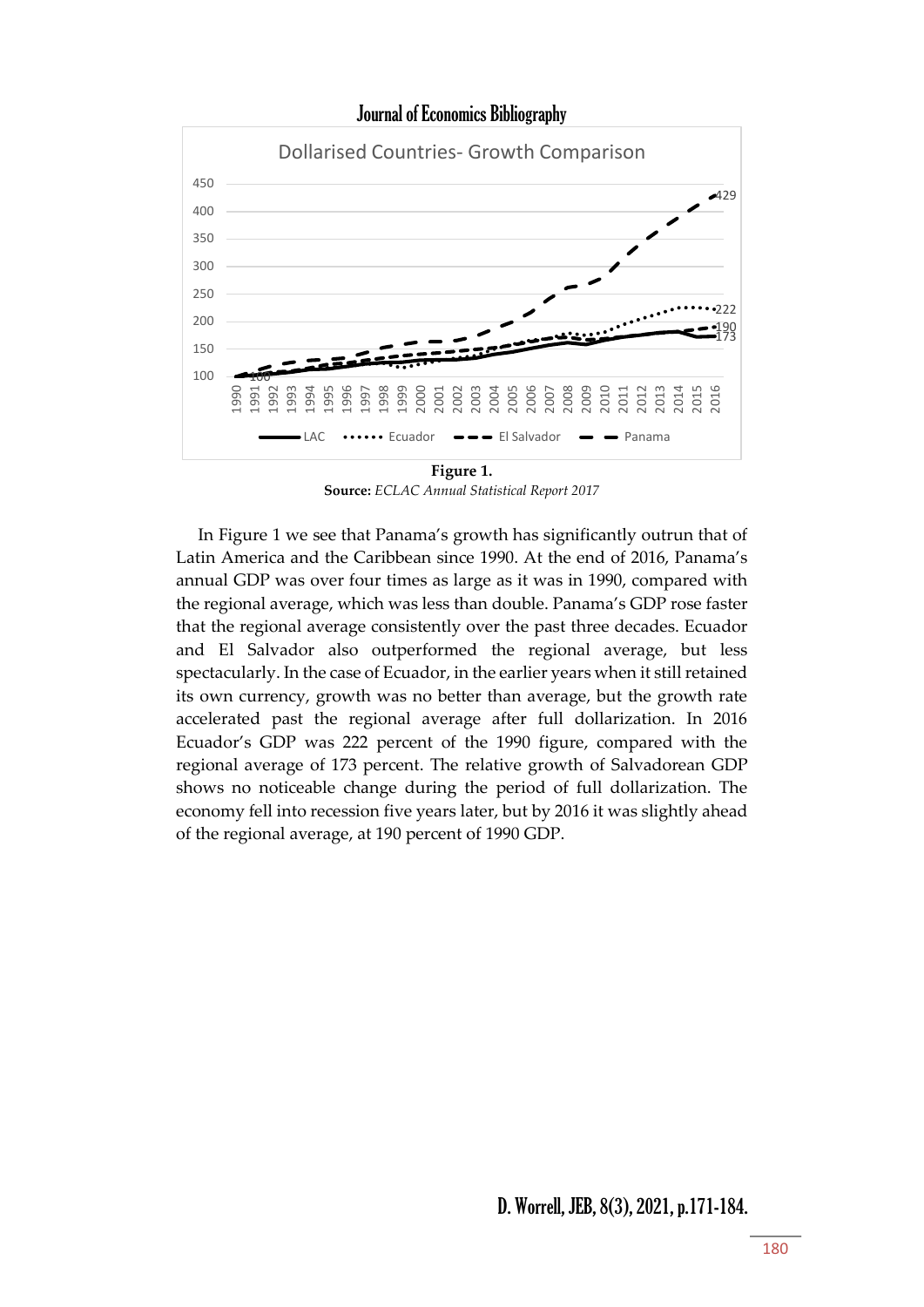

**Source:** ECLAC Annual Statistical Report 2017

Panama's inflation performance bettered the regional average by a wide margin (see Figure 2a). Relative to international prices, Panama's domestic prices in 2016 were only 84 percent of what they were in 1990. In the past decade domestic prices in Panama have risen more slowly than international prices, whereas for the region the slowdown of domestic prices is noticeable only in the last two years.



**Source:** ECLAC Annual Statistical Report 2017

In Ecuador, domestic prices rose much faster than international prices prior to full dollarisation (Figure 2b). Dollarisation in 2000 was accompanied by a sharp correction, which brought domestic prices in line with the regional average, but the effect was short lived, and relative prices more than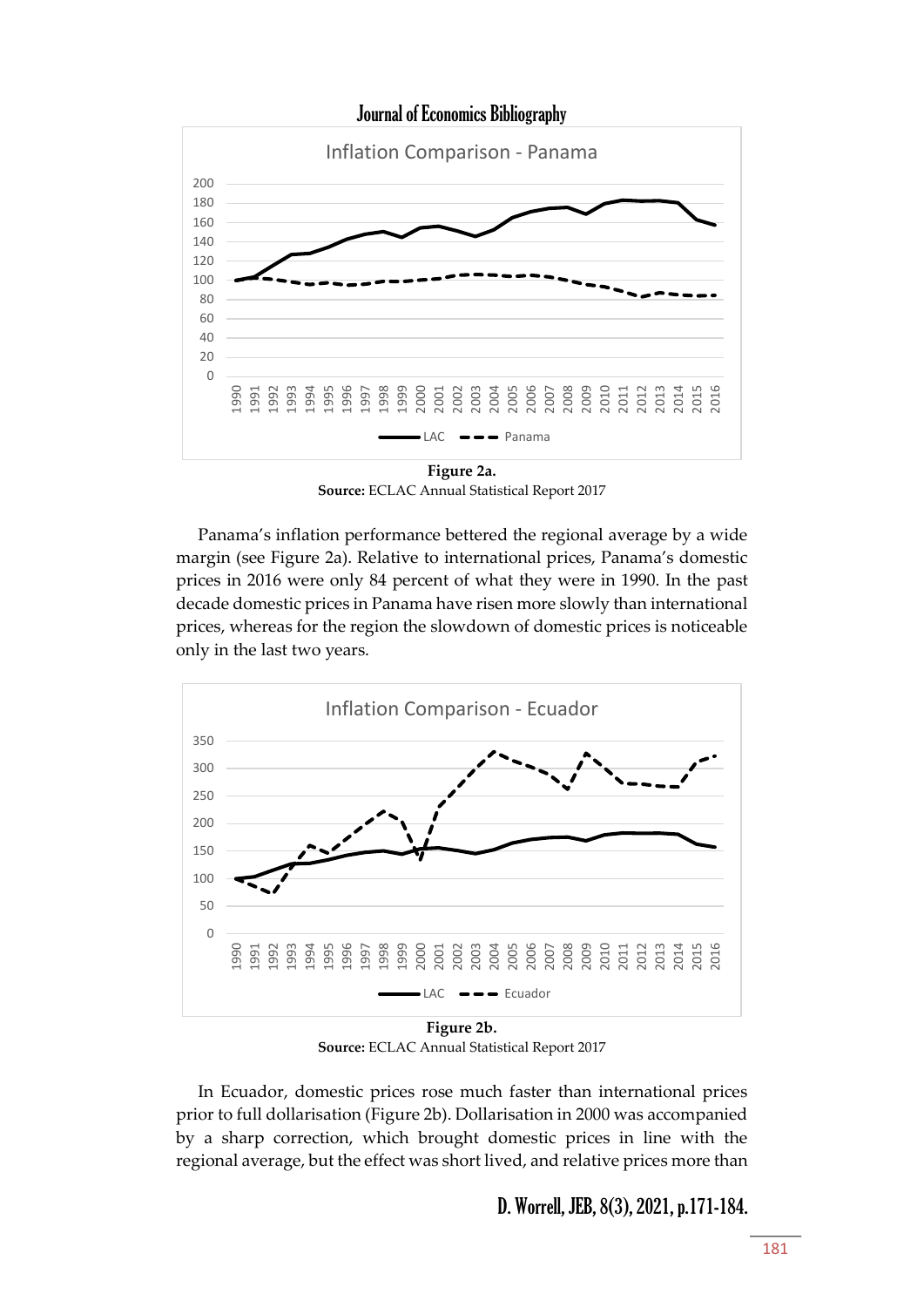doubled in the next three years. Since then domestic price increases have been in line with the regional average, though there have been wide fluctuations over the years. In El Salvador domestic price increases levelled off after full dollarization, ending the period very close to the regional average (Figure 2c).



**Figure 2c. Source:** ECLAC Annual Statistical Report 2017

These illustrations are not intended to demonstrate the benefits of full dollarisation. That would require an in-depth analysis of the circumstances of each country, taking account of economic structures and policies, and of international economic activity, among the many relevant issues which are beyond the scope of this essay. The growth and inflation data are intended only to allay fears about the possible adverse consequences of full dollarisation. However, the conclusion that dollarization appears to be beneficial is corroborated by others, including Hanke (2021).

The smaller the country, the more obvious the benefits of full dollarization seem to be. Steve Hanke (forthcoming) lists 37 small countries and territories that are fully dollarized: American Samoa, Andorra, Bonaire, the British Virgin Islands, the Cocos (Keeling) Islands, the Cook Islands, Northern Cyprus, East Timor, Ecuador, El Salvador, Gaza, Greenland, Guam, Kiribati, Kosovo, Liechtenstein, the Marshall Islands, Micronesia, Montenegro, Monaco, Nauru, Niue, Norfolk Island, the Northern Mariana Islands, Palau, Panama, Pitcairn Island, Puerto Rico, San Marino, Tokelau, the Turks and Caicos Islands, Saba, Sint Eustatius, Tuvalu, the U.S. Virgin Islands, Vatican City, and the West Bank of Palestine. This list includes almost all the world's smallest economies.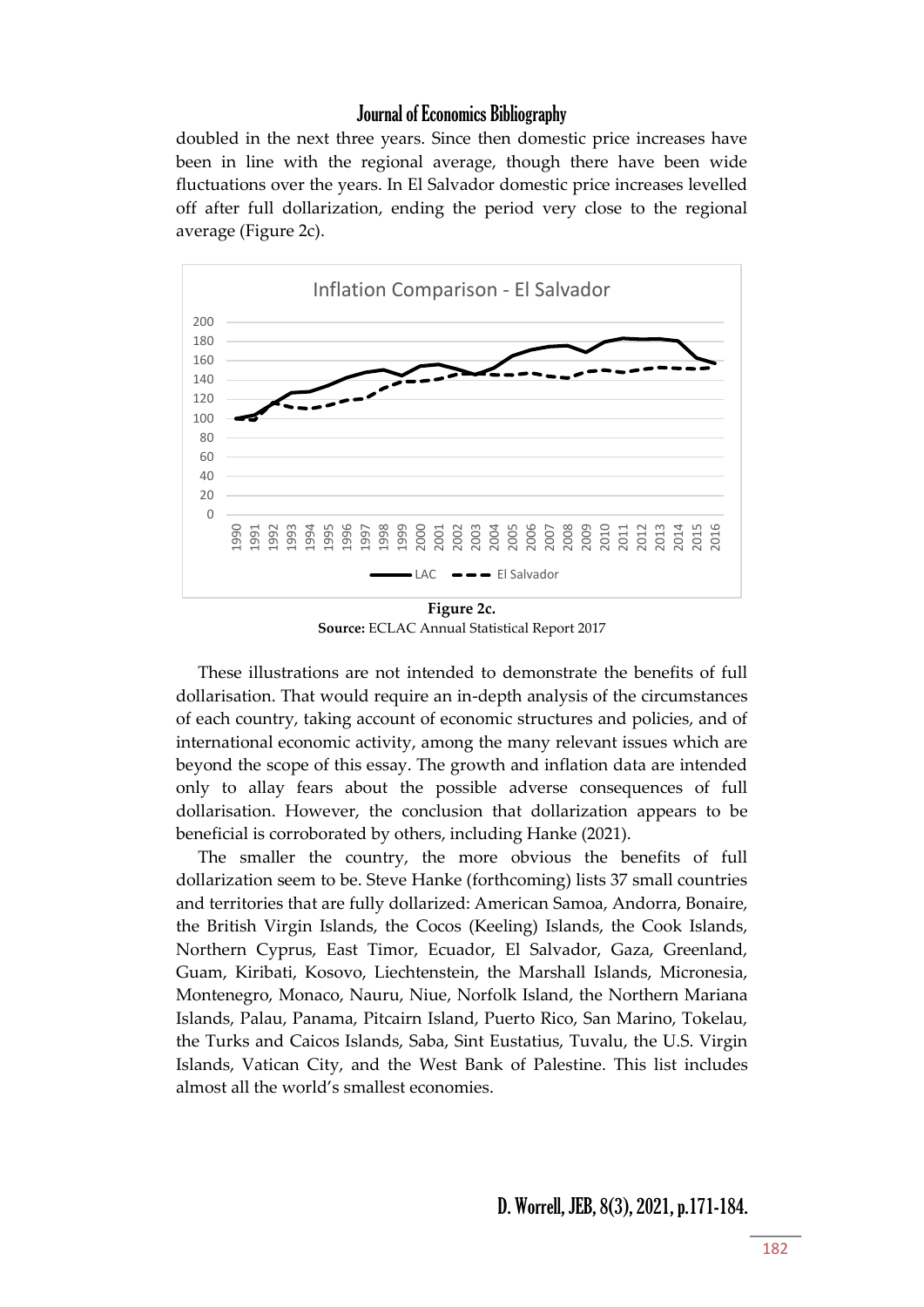## **5. Are the currencies of all small economies doomed to extinction?**

The currencies which will have the longest life are those whose governments have consistently observed the Golden Rule: the government's expenditure on current operations and debt service should at all times be less than the revenues from taxation. In this way there is always a small surplus available to contribute to the replacement and modernization of equipment, property and infrastructure, and the entire amount of government borrowing is devoted to investment projects. Governments which observe the Golden Rule borrow from their central banks only to even out their cash flow, and amounts borrowed in advance of periodic tax returns are fully paid off with the receipt of the anticipated taxes. Central bank credit to government does not increase over time, and there is no pressure on foreign reserves, which can be maintained at a level sufficient to protect the exchange rate against a loss of value over the long term. For such governments the fact that their currency retains its value against the US dollar and other international trading currencies, and the adequacy of their foreign reserves, are easily identifiable markers of good financial management by government. A country with this reputation earns a high credit rating in international financial markets. The only remaining value of having your own currency, therefore, is as a signal that government is committed to sound financial management. When that is no longer the case, the currency will depreciate, and the process of replacing it with US dollars will accelerate, beginning with the wealthiest in society. It then makes sense to retire the domestic currency in a quick and orderly process, rather than engage in a long and fruitless struggle to maintain its value.